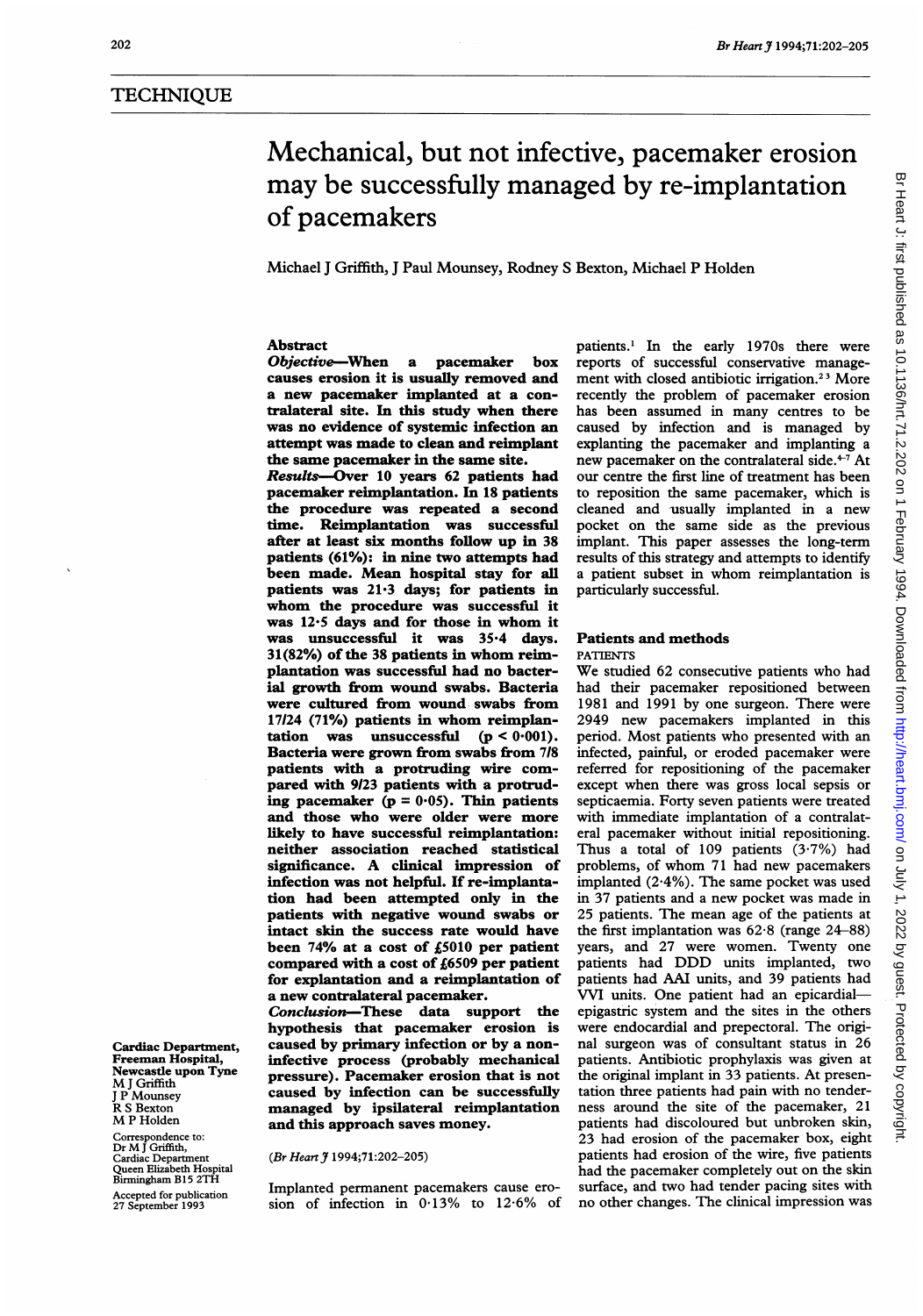that 35 patients had signs of infection. In 38 patients no bacteria could be cultured. Staphylococcus aureus was grown from nine patients, Staphylococcus epidernidis from four patients, haemolytic streptococcus from one patient, and skin flora from 10 patients. Five patients were diabetic.

## SURGICAL PROCEDURE

The reimplantation procedure was carried out under general anaesthesia. Wound swabs were taken from the exposed site. Intravenous antibiotic cover, flucloxacillin in the absence of allergy, was given during and after the procedure. The antibiotics were adjusted if indicated when the information from wound swabs became available. Granulation tissue was excised and, where appropriate, a new bigger pocket was fashioned (15 patients) or a new ipsilateral site was used (eight patients). In patients where the same pocket was used the floor of the pocket was incised and the pocket was expanded in a medial and caudal direction in the immediate prepectoral plane. All foreign bodies, such as black silk, were excised. The pacemaker box and exposed wire were cleaned with iodine. Generally the pacemaker box was not disconnected from the pacing wire or wires. If the patient was dependent on pacing, electrical contact was maintained between the box and patient during cleaning. Deep tissues were closed and the skin sutured with absorbable synthetic sutures. The antibiotics were continued for 5 days or more after operation. The days in hospital were recorded for the periods related to repositioning. In 18 patients the procedure was repeated a second time, but never more than this.

#### FOLLOW UP

Patients were followed up in the pacemaker clinic every six months.

## END POINTS

A successful result was defined by <sup>a</sup> clean non-tender pacemaker site at follow up of at least six months. Failure was defined as the need for explantation of the pacemaker with a new pacemaker implanted on the contralateral site. The pacemaker was explanted if infection was apparent soon after the first attempt at reimplantation or if infection or erosion occurred after the second reimplantation.

Table 1 Factors predicting the long-term success of pacemaker reimplantation

| Factor                                     | Successful<br>reimplantation<br>$(n = 38)$ | Explantation<br>$(n = 24)$ | p Value |
|--------------------------------------------|--------------------------------------------|----------------------------|---------|
| Unbroken skin                              | 17                                         |                            | 0.22    |
| No bacterial growth                        | 31                                         | 7                          | 0.001   |
| <b>Antibiotics</b>                         | 23                                         | 10                         | 0.147   |
| <b>DDD</b>                                 | 14                                         | 7                          | 0.53    |
| Thin                                       | 11                                         | 3                          | 0.13    |
| Clinical<br>infection                      | 23                                         | 12                         | 0.42    |
| Age (SD, yr)                               | 64.9(15)                                   | 59.5(15)                   | 0.17    |
| Time to<br>reimplantation*<br>(SD, months) | 22.4(4)                                    | 16(2.8)                    | 0.26    |

\*Time from original pacemaker implantation to first attempted reimplantation.

# FINANCIAL AUDIT

A bed day was costed at  $f(202)$ . Theatre time was calculated at £376 hour and a reimplantation was calculated to take  $1.21$  hours (£456). Pacemaker costs were calculated at 1992 prices, with a VVI pacemaker costing  $£632$ , an AAI pacemaker  $£927$ , and a DDD pacemaker  $£1811.$  Capital charges were added at 9% and value added tax at 17-5%. The alternative strategy of <sup>a</sup> new pacemaker after explantation of the old unit was costed based on the study published by Choo et al.<sup>4</sup> The calculations were based on the projected cost of their experience if it had been at our centre in 1992. They performed two operations with interim pacing in 18 patients (mean stay in hospital 27 days with a repeat operation in two patients) and a single operation in 15 patients (mean stay in hospital 19 days). Their single operation involved initial implantation of a new pacemaker on the contralateral side before explantation of the infected pacemaker by a different team. Both of their strategies were assumed to use the equivalent of two theatre sessions.

# STATISTICAL ANALYSIS

The significance of continuous data was determined by Student's  $t$  test and that of non-continuous data was by the  $\chi^2$  test.

## Results

In 38  $(61.3%)$  patients pacemakers were successfully reimplanted, nine of these after <sup>a</sup> second operation. Failure occurred in 24  $(38.7%)$  patients who required a new, contralateral pacemaker, nine of these after a second operation. Mean follow up after reimplantation was 21-3 months, with no difference between successful (20-3 months) and failed operations (22-2 months). There were no deaths related to an infected pacemaker, and septicaemia was seen in six patients. Table <sup>1</sup> shows the influence of various factors in predicting success. The most significant factor was the absence of bacterial growth from wound swabs. Bacteria were cultured from wound swabs taken from seven of the 38 patients who had an ultimately successful reimplantation, compared with positive cultures in 17 of the 24 patients who eventually had their pacemaker explanted  $(p < 0.001)$ . Reimplantation was successful in only 1/13 patients in whom Staphylococcus aureus or Staphylococcus epidermidis was isolated and in 5/10 patients in whom skin flora was grown. Of the five patients who were diabetic, two had a successful reimplantation. Bacteria were cultured in 7/8 patients with a protruding wire (with successful reimplantation in 2/8 of these patients) compared with 9/23 patients in whom the pacemaker was visible,  $p = 0.05$  (with successful reimplantation in 14/23 of these patients,  $p = 0.18$ ). Patients who underwent successful reimplantation tended to have unbroken skin over the pacemaker, and to have had antibiotics at the original operation and a longer time from their original implant to reimplantation. They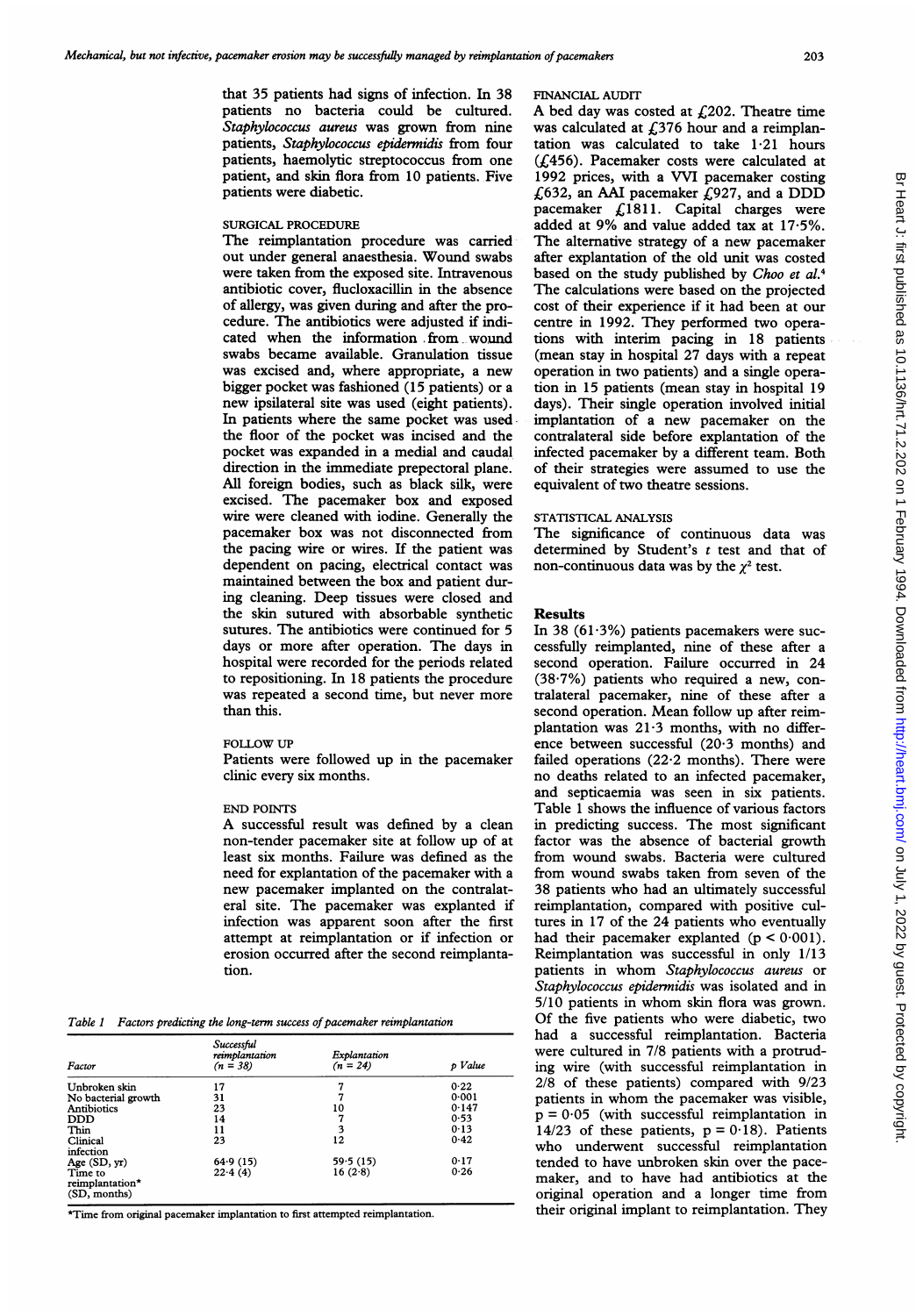Table 2 Length of hospital stay (days) and its relation to outcome

| 21.3(21.9) | $2 - 95$                                           |
|------------|----------------------------------------------------|
|            | $2 - 95$                                           |
| 14.4(17.8) | $5 - 28$                                           |
| 12.5(15.8) | $2 - 95$                                           |
|            |                                                    |
|            | 12–83                                              |
|            | $6 - 68$                                           |
|            | 6-83                                               |
|            | 11.8(21.9)<br>37.9(21.1)<br>31.2(27)<br>35.4(23.1) |

were also older and thinner but none of these factors reached statistical significance. The clinical impression of infection was not a useful guide to potential success. All five patients with a tender or painful pacing site and no other changes had negative bacterial cultures and their pacemakers were successfully reimplanted. The pacemaker was successfully reimplanted in 31 (74%) of the 42 patients who had either no bacterial growth from wound swabs or unbroken skin. None of the four patients with unbroken skin but positive wound swabs had successful reimplantation.

Table 2 shows the duration of stay in hospital for patients with the various outcomes. It was significantly longer with unsuccessful reimplantation (35.4 days  $v$  12.5 days for successful reimplantation).

# FINANCIAL AUDIT

Table 3 shows the costs. The mean cost of reimplantation was £6027/patient, irrespective of success. This is similar to the costs calculated by Choo et al for the single replacement operation ( $\zeta$ 6509) and is much cheaper than their two operation strategy, which cost a mean of  $\widehat{E}$ 8527.<sup>4</sup> Successful reimplantation of the old pacemaker cost a mean of  $£3348$ , which compares favourably with these costs. The mean cost of reimplanting a pacemaker in the 38 patients with negative bacterial cultures was £4492/patient, including hardware costs for seven new pacemakers (six VVI), a mean of 1-4 operations, and 16-5 (range 2-95) days in hospital. The mean cost of reimplanting the pacemaker in the 42 patients who either had unbroken skin<br>or segative bacterial cultures was or negative bacterial cultures was £5010/patient, including <sup>11</sup> new pacemakers (seven VVI), a mean of  $1.67$  operations, and  $17.5$  (range 2-95) days in hospital.

Table 3 Cost of pacing strategies per patient

|                              | Hospital<br>stay | <b>Theatre</b> | Hardware | Total<br>$+9%$ |
|------------------------------|------------------|----------------|----------|----------------|
| All patients                 | 4303             | 779            | 461      | 6027           |
| Success after:               |                  |                |          |                |
| Primary reimplantation       | 2384             | 456            |          | 3095           |
| Secondary reimplantation     | 2909             | 912            |          | 4164           |
| All success                  | 2525             | 564            |          | 3348           |
| Failure after:               |                  |                |          |                |
| Primary reimplantation       | 7656             | 912            | 1183     | 10 629         |
| Secondary reimplantation     | 6302             | 1368           | 1204     | 9672           |
| All failure                  | 7151             | 1083           | 1191     | 10 275         |
| New pacemaker (Choo et al*): |                  |                |          |                |
| 2 Stage                      | 5454             | 1012           | 1357     | 8527           |
| 1 Stage                      | 3838             | 912            | 1222     | 6509           |

# **Discussion**

The reimplantation of pacemakers was successful in 61% of patients, 47% at the first attempt and 14% at the second. The most significant predictor of success is the absence of bacterial growth from wound swabs. Reimplantation was only successful in 29% of patients in whom cultures from wound swabs were positive. By contrast patients with primary mechanical erosion (as determined by the absence of bacterial growth from wound swabs) were successfully managed by reimplantation with clinical success in 82% of patients in this study. This finding supports the hypothesis that there are two mechanisms causing local problems to a pacemakernamely, infection and non-infective erosion. Non-infective erosion may be due to mechanical pressure of the pacemaker eroding through the tissues or rejection of a chemical or immunological irritant such as nonabsorbable silk sutures. Mechanical pressure as the cause of non-infective erosion is supported by the trends we found. Successful reimplantation was more likely in older and thinner patients, who have poorer or less tissue. These patients are more likely to have a mechanical cause for their erosion and therefore have a better result achieved with a new, deeper surgical pocket. Infection as a cause of failed reimplantation was supported by the finding that successful reimplantation was less likely in patients who did not receive antibiotics at their original implant. None of these factors, however, reached significance. Erosion of the electrode was much more likely to be related to infection than erosion of the pacemaker box. Eroded electrodes lowered the chance of successful reimplantation of the pacemaker system.

The alternative strategy of removal of the entire system with a new unit implanted on the contralateral side is that most widely practised and has a reported success rate of  $>90\%$ .<sup>4-7</sup> Choo et al were successful in 31/33 patients, either as a one or two stage operation.4 Lewis et al were successful in 71/75 patients with a similar one or two operation, which included patients from the previous study.47 In these studies the two recurrences of infection were in the group who had two operations. In both of these studies pathological bacteria were grown from wound swabs in all patients, so none of their patients would seem to have had non-infective mechanical erosion. In a study by Harjula et al 43 patients had an attempted reimplantation with recurrence of infection in 33 (77%) patients.6 In 25 patients who had the pacemaker totally removed, only two (8%) infections recurred. Again in this study all patients had bacteria grown from their wounds. Support for conservative treatment for noninfective erosion is found in other reports. In the paper by Kenelly and Piller local surgery was performed on four patients in whom no bacteria were found. Reimplantation was successful in three patients.<sup>5</sup> It has been suggested that infections with organisms of low virulence may respond to conservative mea